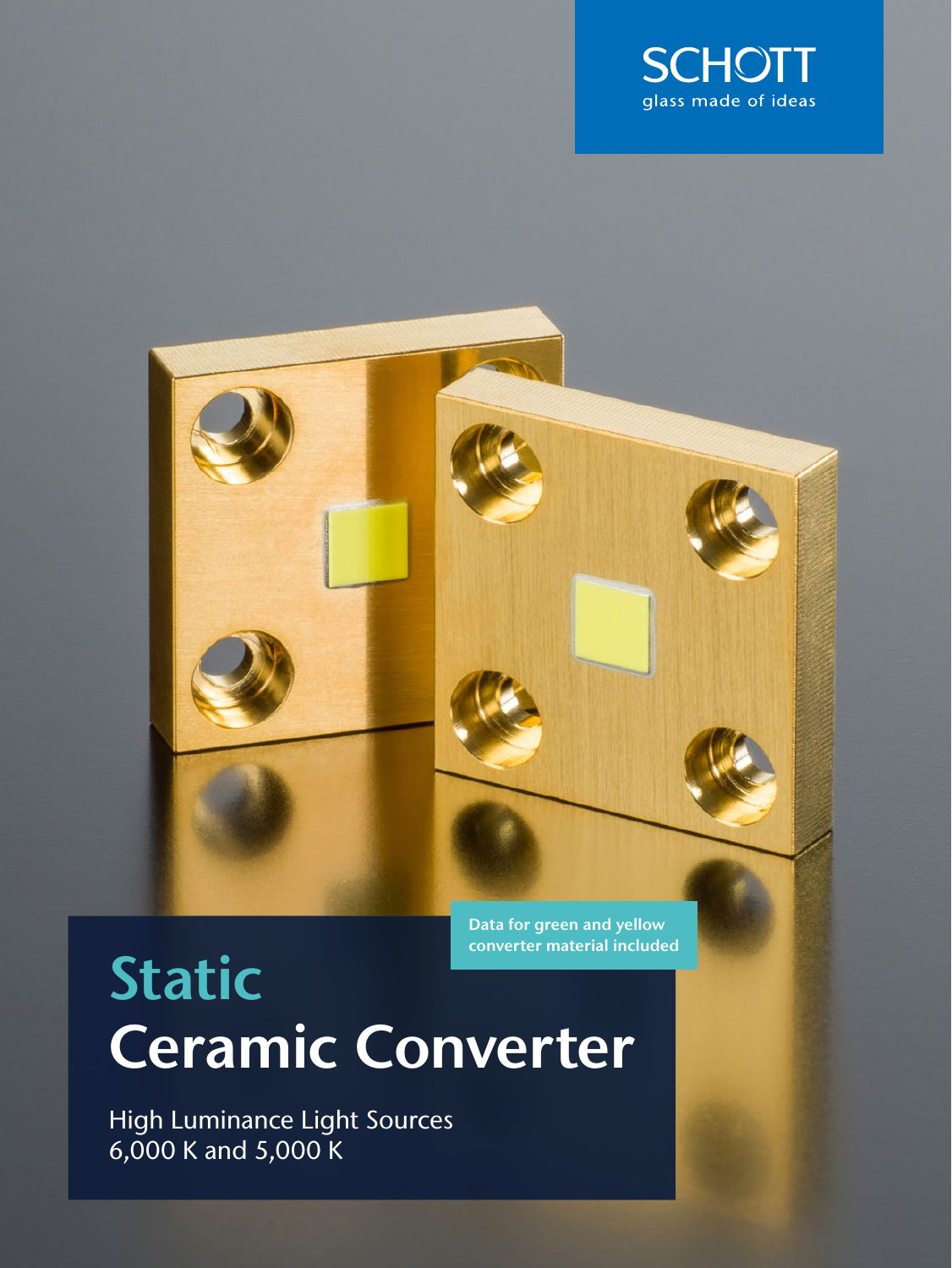## Static Ceramic Converter – Enabling high luminance for your laser pumped phosphor light sources

SCHOTT converter allow high irradiance and superior luminance. Assembled on a heat sink these components enable compact light sources without moving parts. This is a 100% inorganic solution offering high reliability.\* SCHOTT offers three types of white static converter materials for correlated color temperatures (CCT) of 6,000 K and 5,000 K each, with different irradiance limits, to serve various applications.





#### How does it work for white light? White standard samples



For white light generation, the material is designed for diffuse reflection of just the right portion of blue light to meet the desired color coordinates.



Standard samples available with heat spreader dimensions of 20 x 20 x 4 mm and phosphor material dimensions of 4 x 4 x 0.150 mm.

- Available without holes for large volumes.
- Detailed drawings are available on request.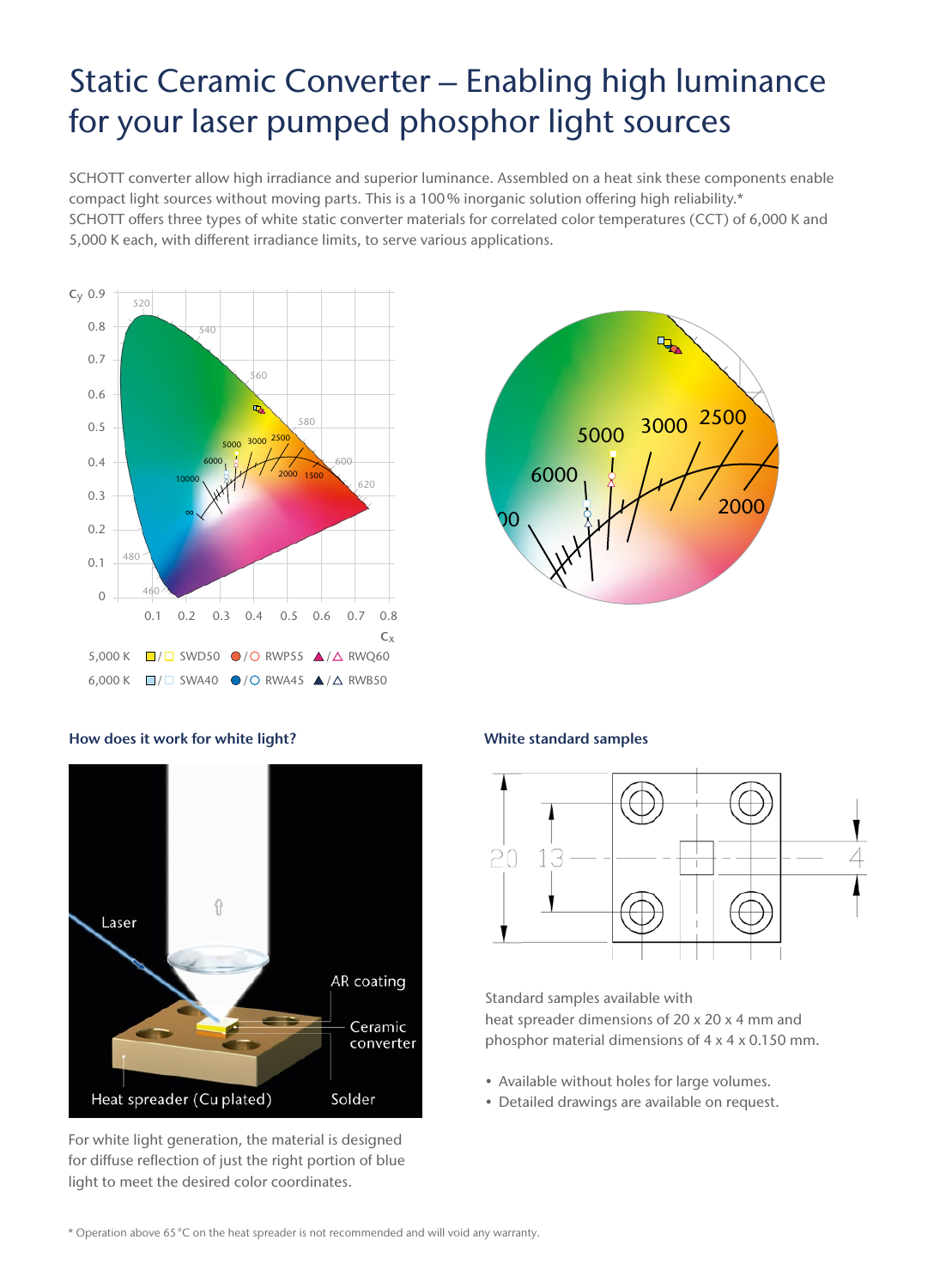### SCHOTT offers three types of white 6,000 K material

#### Emission spectrum

#### Irradiance limit (typical value) W/mm²



#### Tolerance window for white color coordinates ( $c_x$  and  $c_y$ )



#### Tolerance window

|                | $C_{x}$ | $\mathsf{c}_{\mathsf{v}}$ |
|----------------|---------|---------------------------|
|                | 0.3330  | 0.4076                    |
|                | 0.3093  | 0.3548                    |
| White          | 0.3108  | 0.3436                    |
| SWA40          | 0.3329  | 0.3904                    |
|                | 0.3330  | 0.4076                    |
|                | 0.3329  | 0.3923                    |
|                | 0.3107  | 0.3449                    |
| White          | 0.3122  | 0.3337                    |
| RWA45          | 0.3327  | 0.3757                    |
|                | 0.3329  | 0.3923                    |
|                | 0.3328  | 0.3795                    |
| White<br>RWB50 | 0.3118  | 0.3363                    |
|                | 0.3133  | 0.3253                    |
|                | 0.3327  | 0.3634                    |
|                | 0.3328  | 0.3795                    |

Visualization of spec in the CIE 1931 color space.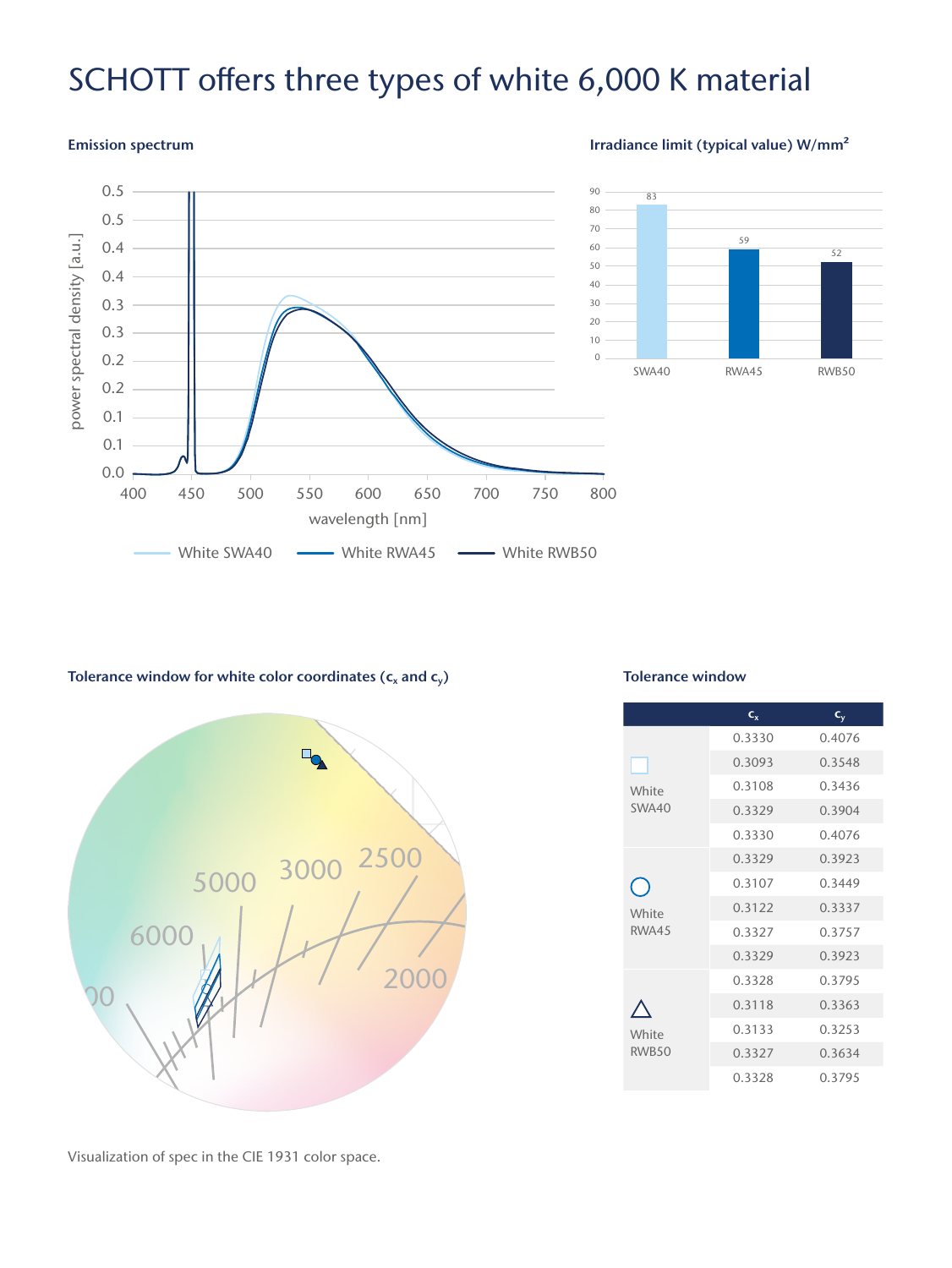### SCHOTT offers three types of white 5,000 K material

#### 0.5 60 55 0.5 50 power spectral density [a.u.] 40 37 power spectral density [a.u.] 0.4 40 0.4 30 0.3 20 0.3 10 0.2  $\Omega$ SWD50 RWP55 RWQ60 0.2 0.1 0.1 0.0 400 450 500 550 600 650 700 750 800 wavelength [nm] White SWD50  $\longrightarrow$  White RWP55  $\longrightarrow$  White RWQ60

### Emission spectrum **Irradiance limit (typical value)** W/mm<sup>2</sup>

#### Tolerance window for white color coordinates ( $c_x$  and  $c_y$ )



#### Tolerance window

|                   | $C_{x}$ | $C_{V}$ |
|-------------------|---------|---------|
| H                 | 0.3787  | 0.4952  |
|                   | 0.3330  | 0.3965  |
| White             | 0.3328  | 0.3797  |
| SWD <sub>50</sub> | 0.3739  | 0.4645  |
|                   | 0.3787  | 0.4952  |
| White             | 0.3738  | 0.4640  |
|                   | 0.3328  | 0.3795  |
|                   | 0.3326  | 0.3633  |
| RWP55             | 0.3692  | 0.4354  |
|                   | 0.3738  | 0.4640  |
| White<br>RWQ60    | 0.3708  | 0.4450  |
|                   | 0.3327  | 0.3688  |
|                   | 0.3326  | 0.3530  |
|                   | 0.3664  | 0.4178  |
|                   | 0.3708  | 0.4450  |

Visualization of spec in the CIE 1931 color space.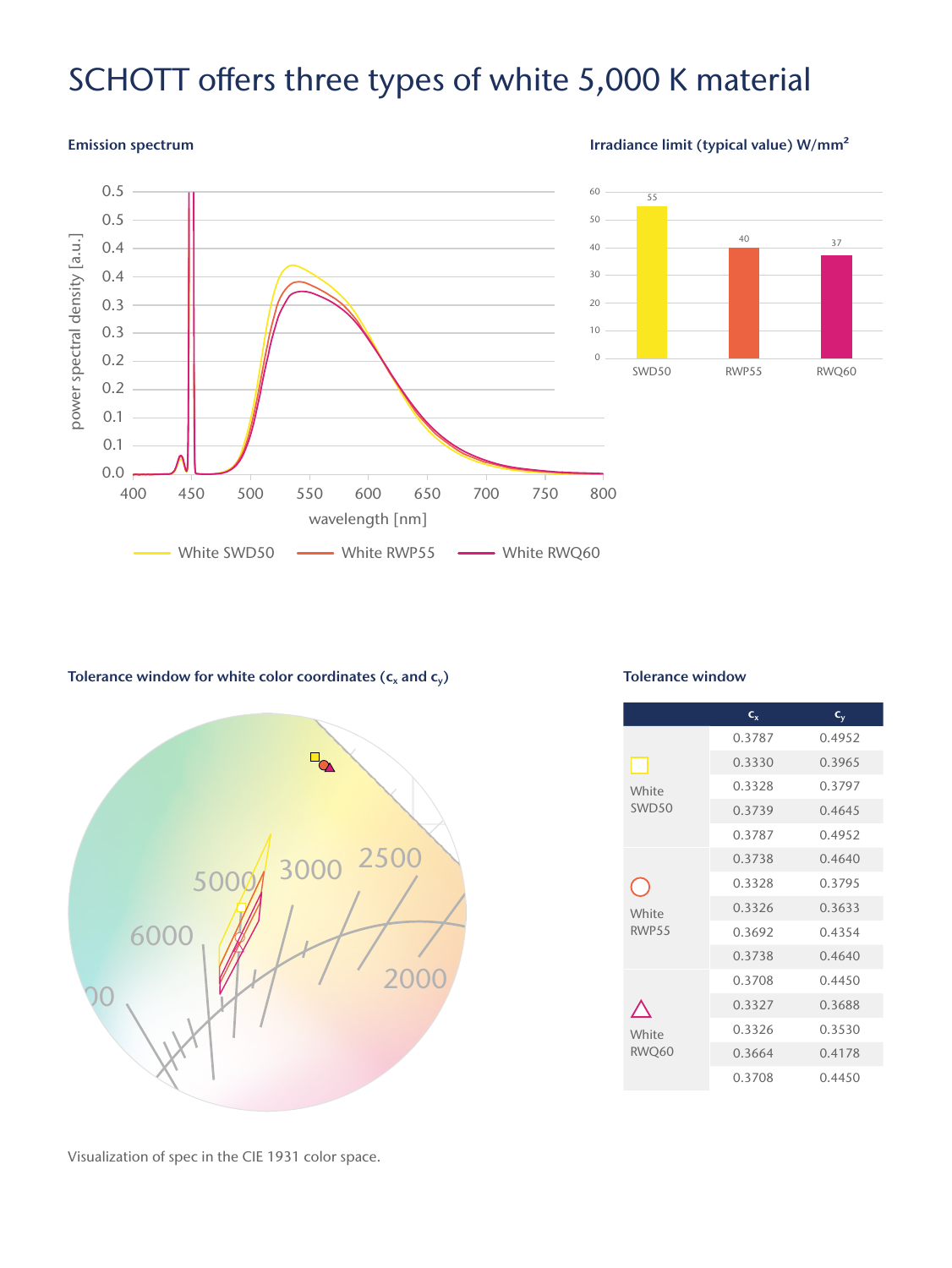## Technical details

#### White 6,000 K (150 µm die thickness)

| <b>Optical specifications</b>                         | <b>White SWA40</b> | <b>White RWA45</b> | <b>White RWB50</b> |                                      |
|-------------------------------------------------------|--------------------|--------------------|--------------------|--------------------------------------|
| Conversion efficacy [lm/W]                            | > 240              | >230               | >220               |                                      |
| Emission color coordinates c <sub>x</sub>             | 0.4078             | 0.4155             | 0.4223             | Tolerance window of $c_x/c_y$ color  |
| Emission color coordinates $c_v$                      | 0.5615             | 0.5565             | 0.5521             | coordinates is $\pm 0.007$ .         |
| White color coordinates c <sub>x</sub>                | 0.3195             | 0.3204             | 0.3210             |                                      |
| White color coordinates $c_y$                         | 0.3699             | 0.3580             | 0.3479             | Tolerance window see previous pages. |
| Emission color coordinates u'                         | 0.18282            | 0.18784            | 0.19238            |                                      |
| Emission color coordinates v'                         | 0.56638            | 0.56612            | 0.56590            |                                      |
| White color coordinates u'                            | 0.18798            | 0.19255            | 0.19659            | Tolerance window see previous pages. |
| White color coordinates y'                            | 0.32639            | 0.32274            | 0.31952            |                                      |
| <b>Material properties</b>                            |                    |                    |                    |                                      |
| Irradiance limit (typical value) [W/mm <sup>2</sup> ] | 83                 | 59                 | 52                 | Depends on laser spot size.*         |

### White 5,000 K (150 µm die thickness)

| <b>Optical specifications</b>               | White SWD50 | <b>White RWP55</b> | White RWQ60 |                                      |
|---------------------------------------------|-------------|--------------------|-------------|--------------------------------------|
| Conversion efficacy [lm/W]                  | > 260       | >250               | > 240       |                                      |
| Emission color coordinates $c_{x}$          | 0.4142      | 0.4229             | 0.4287      | Tolerance window of $c_x/c_y$ color  |
| Emission color coordinates $c_v$            | 0.5598      | 0.5533             | 0.5490      | coordinates is $\pm 0.007$ .         |
| White color coordinates c <sub>x</sub>      | 0.3520      | 0.3500             | 0.3488      |                                      |
| White color coordinates $c_v$               | 0.4286      | 0.4063             | 0.3926      | Tolerance window see previous pages. |
| Emission color coordinates u'               | 0.18640     | 0.19237            | 0.19642     |                                      |
| Emission color coordinates y'               | 0.56677     | 0.56627            | 0.56594     |                                      |
| White color coordinates u'                  | 0.18930     | 0.19512            | 0.19895     | Tolerance window see previous pages. |
| White color coordinates y'                  | 0.51851     | 0.50961            | 0.50378     |                                      |
| <b>Material properties</b>                  |             |                    |             |                                      |
| Irradiance limit (typical value) $[W/mm^2]$ | 55          | 40                 | 37          | Depends on laser spot size.*         |

\* Measured with spot size of 400 μm diameter.

More details see webpage: https://www.schott.com/ceramic-converter

#### Notes:

White color coordinates change with blue laser wavelength and measured at blue laser wavelength of 449.5 nm.

Emission spectrum defined by the power spectral density >465 nm.

Efficacy specified for emission spectrum. White efficacy higher, since luminous flux of blue light is added.

AR coating optimized for blue light incident angle of 60°.

Efficacy and color coordinates measured with 60° incident angle of blue laser at low power. Emission is detected in normal direction.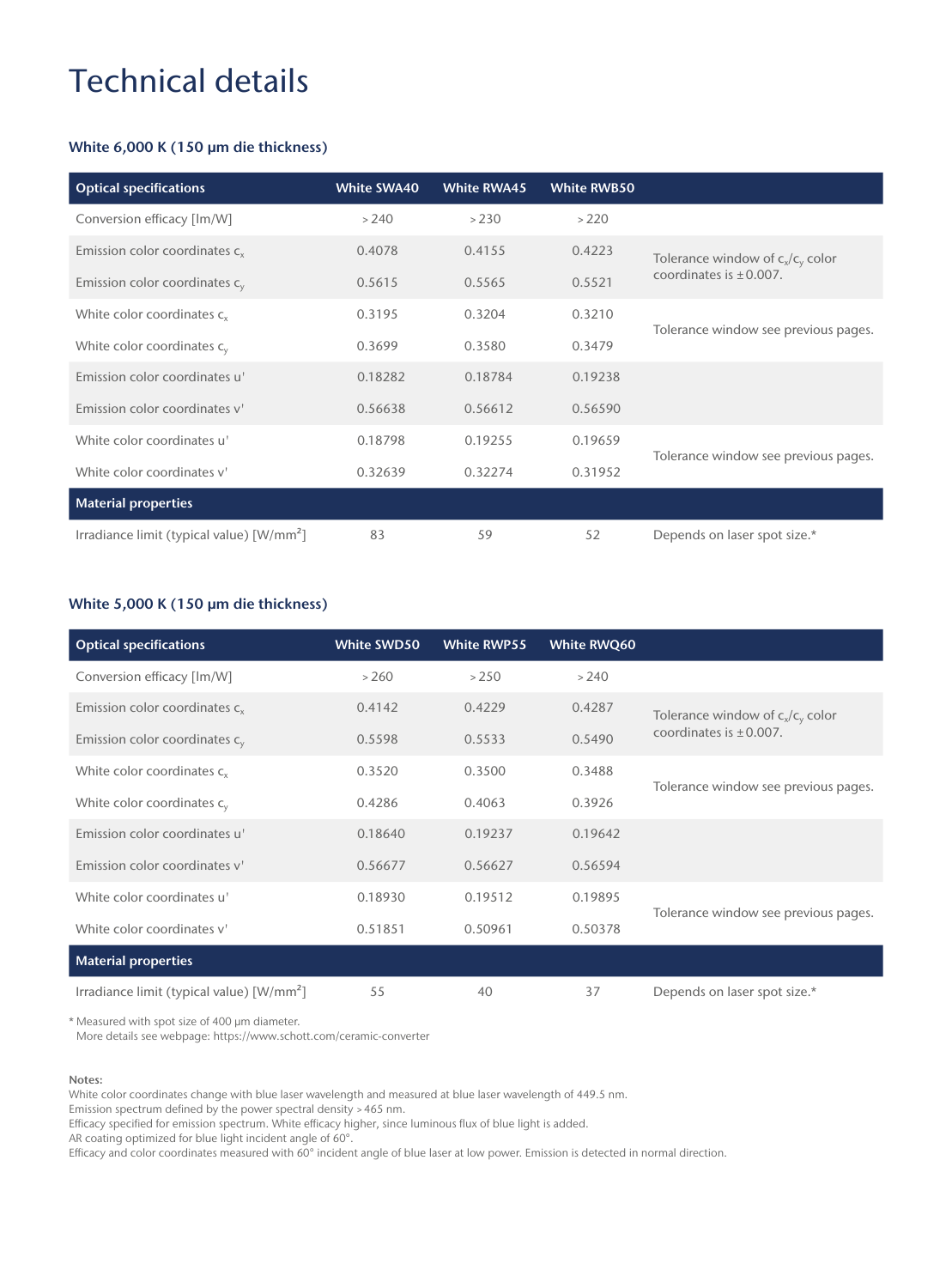## SCHOTT offers green and yellow converter material

#### Emission spectrum



#### How does it work for green and yellow light?



Blue laser light is applied via a dichroic mirror. This also blocks residual blue light, that is reflected from the sample. The pure emission spectrum of green or yellow light serves applications like digital projection or stage lighting.

glass made of ideas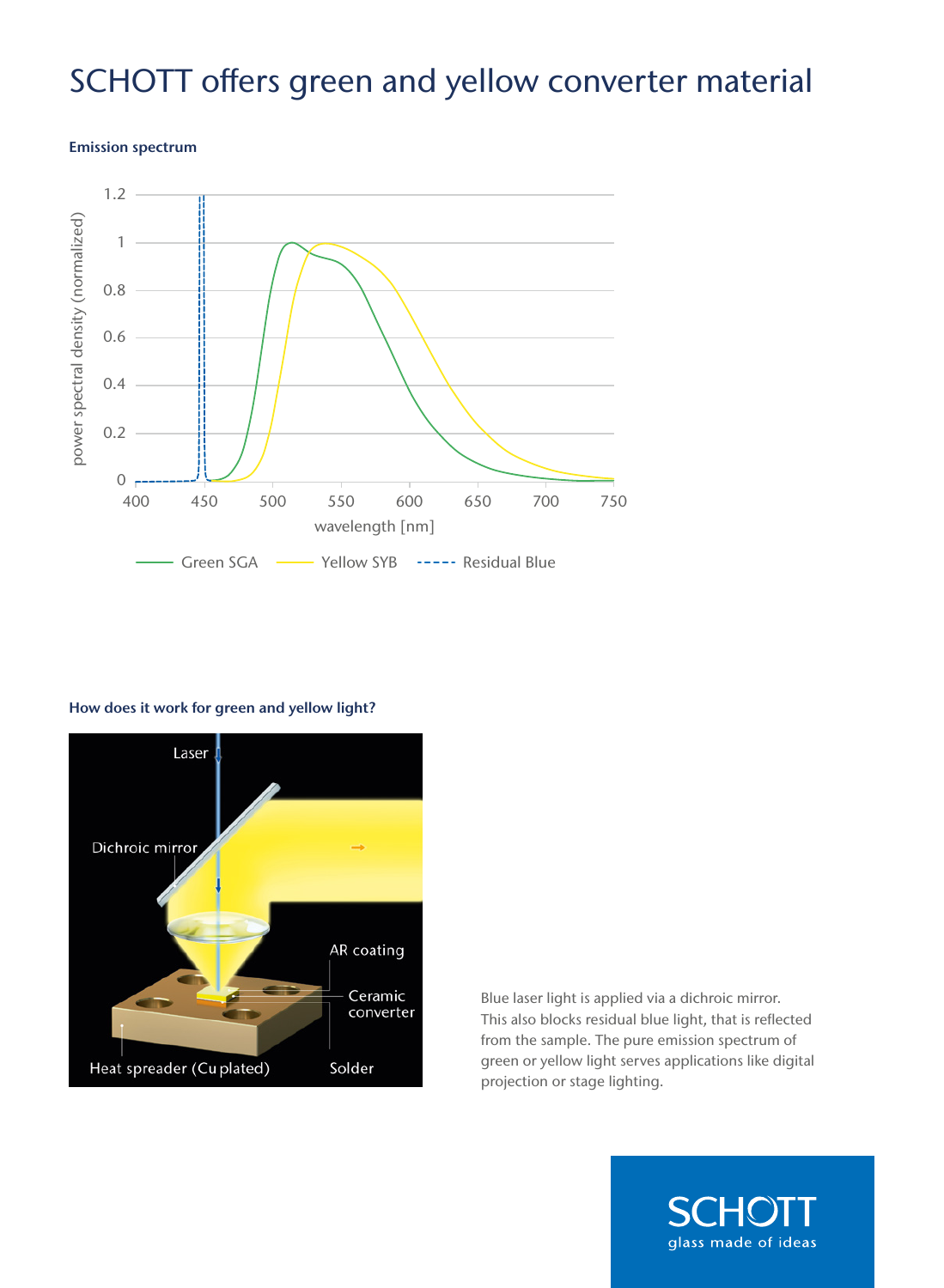# Technical details

#### Green, Yellow (100 μm and 150 μm die thickness)

| <b>Technical features</b>                             |                                                 |                          | <b>Remarks</b>               |
|-------------------------------------------------------|-------------------------------------------------|--------------------------|------------------------------|
| Tradename                                             | Green SGA35                                     | Yellow SYB35             |                              |
| <b>Type</b>                                           | Anti-reflection coated ceramic on heat spreader |                          |                              |
| Optical specifications for 100 µm                     |                                                 | <b>Emission spectrum</b> |                              |
| Conversion efficacy [lm/W]                            | >280                                            | >280                     |                              |
| Color coordinates c <sub>v</sub>                      | 0.333                                           | 0.417                    | Tolerances $\pm 0.01$        |
| Color coordinates $c_v$                               | 0.590                                           | 0.557                    |                              |
| Material properties for 100 um                        |                                                 |                          |                              |
| Irradiance limit (typical value) [W/mm <sup>2</sup> ] | 50                                              | 50                       | Depends on laser spot size.* |

| Optical specifications for 150 um                            | <b>Emission spectrum</b> |       |                              |
|--------------------------------------------------------------|--------------------------|-------|------------------------------|
| Conversion efficacy [lm/W]                                   | >280                     | >280  |                              |
| Color coordinates c <sub>v</sub>                             | 0.333                    | 0.417 | Tolerances $\pm$ 0.01        |
| Color coordinates $c_v$                                      | 0.588                    | 0.557 |                              |
| Material properties for 150 um                               |                          |       |                              |
| Irradiance limit (typical value) $\left[\frac{W}{m} \right]$ | 40                       | 40    | Depends on laser spot size.* |

\* Measured with spot size of 600 μm diameter.

More details see webpage: https://www.schott.com/ceramic-converter



Color coordinates of green and yellow ceramic converter material in the CIE 1931/2° color space

**SCHOTT** glass made of ideas

#### schott.com